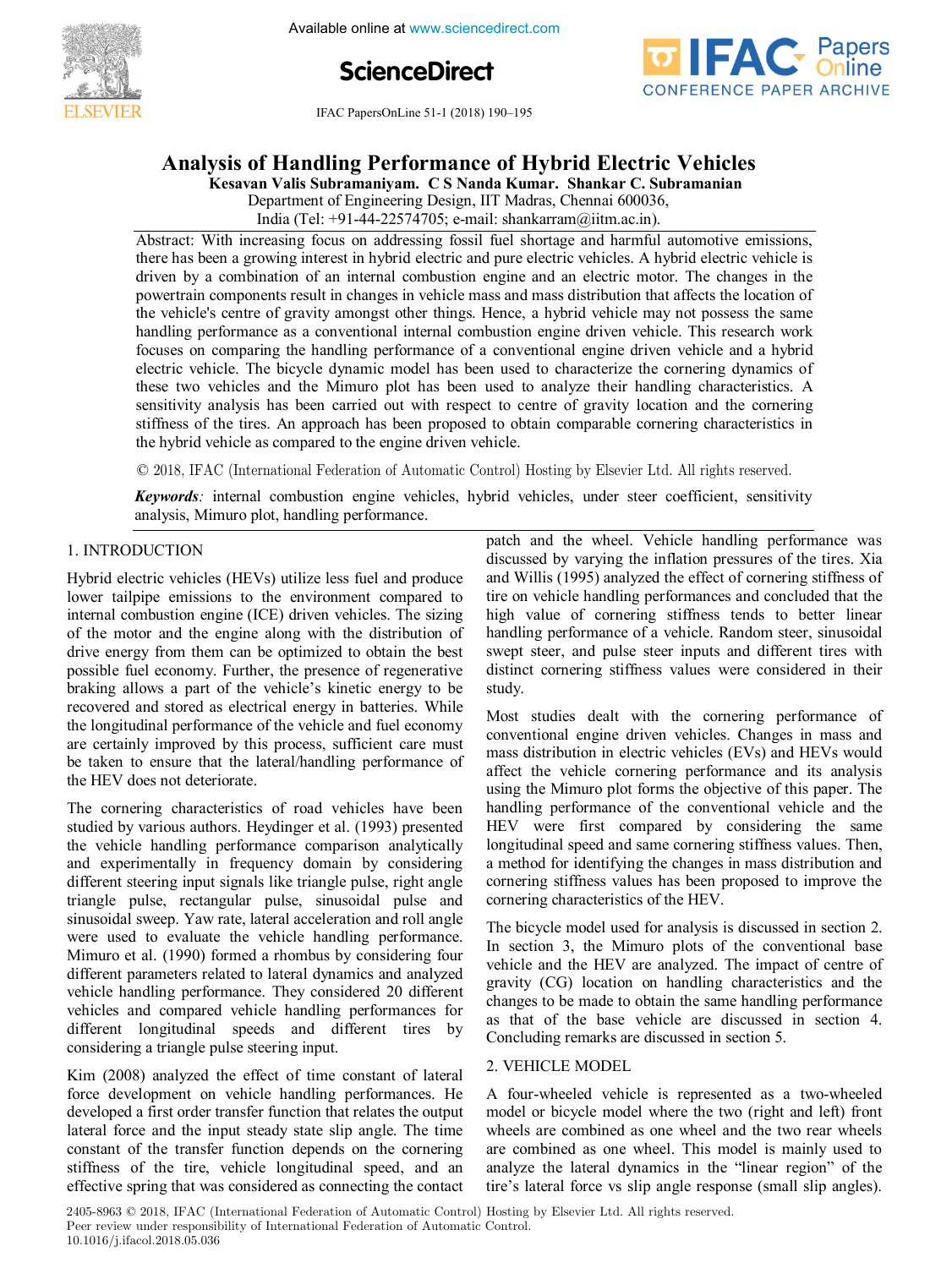Roll and pitch motions are not considered in this model (Gillespie, 1992).



Fig. 1. Vehicle bicycle model

In Fig.1,  $\delta$  is the steering angle,  $\alpha_F$  and  $\alpha_R$  are the front and rear slip angle respectively,  $\beta$  is the vehicle slip angle,  $\Psi$  is the vehicle yaw angle (at the Centre of Gravity (CG) of the vehicle),  $F_{f,x}$  and  $F_{r,x}$  are the front and rear longitudinal tire forces respectively,  $F_{f,y}$  and  $F_{r,y}$  are the front and rear lateral tire forces respectively, **u** is the vehicle velocity (at the CG of the vehicle),  $v_f$  and  $v_r$  are the velocity at the front tire and rear tire respectively,  $\dot{x}$  and  $\dot{y}$  is the velocity of vehicle along the longitudinal axis and lateral axis respectively,  $\alpha$  and  $\beta$  is the distance from CG to front and rear wheel centres respectively.

## *2.1 Dynamic equations of motion*

The governing equations for the bicycle model are

$$
F_x(t) = F_{f,x}(t) + F_{r,x}(t) = m\left(\ddot{x}(t) - \dot{\Psi}(t)\dot{y}(t)\right),\tag{1}
$$

$$
F_y(t) = F_{f,y}(t) + F_{r,y}(t) = m(\dot{y}(t) + \dot{\Psi}(t)\dot{x}(t)),
$$
 (2)

$$
M_z = I_z \Psi(t) = aF_{f,y}(t) - bF_{r,y}(t),
$$
\n(3)

where  $m$  is total vehicle mass,  $F_x$  is the total longitudinal tire force,  $F_v$  is the total lateral tire force,  $M_z$  is the rotational moment of vehicle and  $I<sub>z</sub>$  is the moment of inertia. The bicycle model is a two degree of freedom model, where yaw rate  $(\dot{\Psi}(t))$  and lateral speed  $(\dot{\gamma}(t))$  are the state variables. The model is considered to be front wheel steering where the steering angle is the input.

The state space representation of bicycle model is

$$
\begin{bmatrix} \dot{v}(t) \\ \ddot{\Psi}(t) \end{bmatrix} = \begin{bmatrix} \frac{-C_f - C_r}{mu} & \frac{-aC_f + bC_r}{mu(t)} - u(t) \\ \frac{-aC_f - bC_r}{I_z u(t)} & \frac{-a^2C_f - b^2C_r}{I_z u(t)} \end{bmatrix} \begin{bmatrix} v(t) \\ \Psi(t) \end{bmatrix} + \begin{bmatrix} \frac{C_f}{m} \\ \frac{aC_f}{I_z} \end{bmatrix} \delta(t), \tag{4}
$$

where  $C_f$  and  $C_r$  are the cornering stiffness of the front and rear tires respectively,  $I_z$  is the yaw moment of inertia, and  $\dot{\Psi}(t)$  is the yaw rate. The transfer functions relating the yaw rate and the lateral acceleration  $(a<sub>v</sub>(t))$  to the steering angle input  $(\delta(t))$  are

$$
\frac{s\Psi(s)}{\delta(s)} = \frac{\frac{aC_f}{I_z}s + \frac{lC_fC_r}{mI_zu}}{s^2 + 2\zeta\omega_n + \omega_n^2},\tag{5}
$$

$$
\frac{a_y(s)}{\delta(s)} = \frac{\frac{aC_f}{I_z}s^2 + \frac{lC_fC_r}{mI_zu}s + \frac{lC_fC_r}{mI_z}}{s^2 + 2\zeta\omega_n + \omega_n^2},\tag{6}
$$

where  $l$  is the wheel base of the vehicle, which is calculated as,  $l = a + b$ .

## *2.2 Transient and steady state analysis*

The Mimuro plot illustrates transient and steady state parameters of lateral vehicle dynamics that are derived from (5) and (6). The important parameters used to analyze the transient response are damping ratio  $(\zeta)$  and natural frequency  $(f_n)$  of the system. The mathematical equations for these parameters are given below:

$$
\zeta = \frac{1}{2\sqrt{ml_z}} \left[ \frac{I_z(C_f + C_r) + m(a^2 C_f + b^2 C_r)}{l\sqrt{C_f C_r} \sqrt{1 + k_1 u^2}} \right],\tag{7}
$$

$$
f_n = \frac{l}{2\pi u} \sqrt{\frac{C_f C_r (1 + k_1 u^2)}{m l_z}},
$$
 (8)

$$
k_1 = \frac{m}{l^2} \left[ \frac{b}{C_f} - \frac{a}{C_r} \right].
$$
 (9)

The yaw rate steady state gain  $(a_1)$  and phase delay of lateral acceleration response at 1 Hz are considered to analyze the steady state handling characteristic of the vehicle, which are respectively given by

$$
a_1 = \frac{u}{l(1 + k_1 u^2)},
$$
\n(10)

$$
\phi = \tan^{-1} \left( \frac{2\pi C_r l b}{u(lC_r - 4\pi^2 I_z)} \right) - \tan^{-1} \left( \frac{2\zeta f_n}{f_n^2 - 1} \right).
$$
 (11)

#### *2.3 Vehicle stability*

To evaluate the vehicle stability, under steer coefficient was considered and it is given by

$$
k = \frac{w_f}{C_f} - \frac{w_r}{C_r},\tag{12}
$$

where  $w_f$  is the front axle load and  $w_r$  is the rear axle load of the vehicle. The vehicle handling performance depends on the value of  $k$ . The vehicle which has a positive  $k$  value is called an under steer vehicle, if the value of  $k$  is exactly zero then that vehicle is called a neutral steer vehicle and if the value of  $k$  is negative then the vehicle is called an over steer vehicle.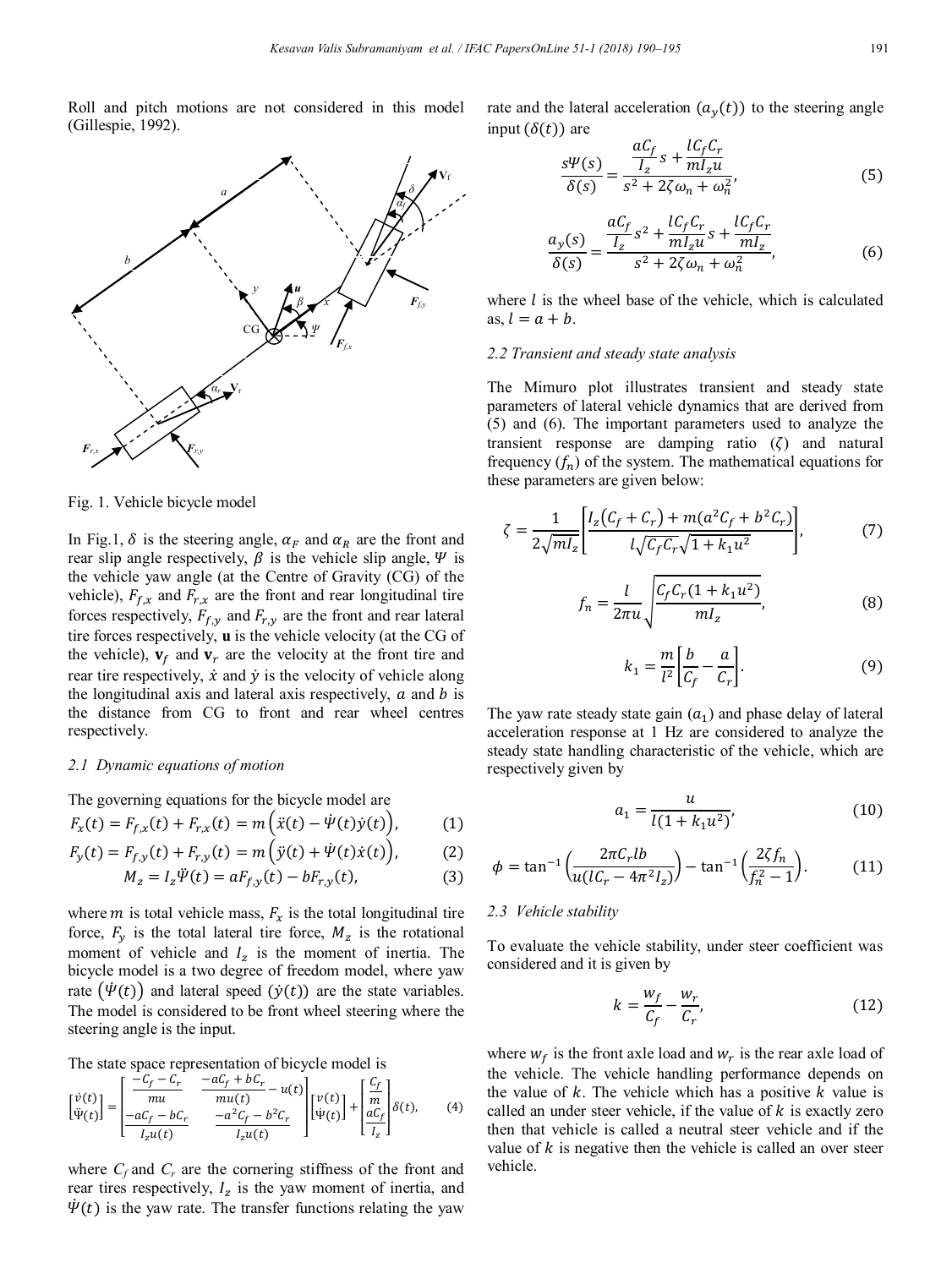For an over steered vehicle, the value of *k* is negative and the critical longitudinal speed at which the vehicle becomes unstable is given by

$$
u_{cr} = \sqrt{\frac{gl}{-k}},\tag{13}
$$

where  $q$  is the acceleration due to gravity.

#### *2.4 Conventional and Hybrid Electric vehicle parameters*

Mahindra Maxximo plus vehicle (Mahindra Maxximo Plus. Technical specification, 2014) was considered as the base vehicle (conventional) in this study. The same vehicle was converted as a series hybrid electric vehicle (SHEV) by Kumar and Subramanian to study about the combined braking performance that includes the regenerative braking and friction braking. These two sets of vehicle parameters were considered to study about the handling performance between the conventional and hybrid vehicles. The CG location of both vehicles was measured with the maximum allowable load. The value of  $I_z$  was calculated by considering the vehicle front axle mass  $(m_f)$  and rear axle mass  $(m_r)$  as two point masses, which are connected by a mass-less rod and it is given by

$$
I_z = m_f a^2 + m_r b^2. \tag{14}
$$

Another important parameter is the tire cornering stiffness and it was calculated from the initial slope of side force  $(F_v)$ vs side slip angle  $(\alpha)$  plot, which is shown in Fig. 2, and is given by



Fig. 2. Side force Vs Side slip angle

Figure 2 was generated from IPG CarMaker® by considering the nearest tire that is used in the vehicle under study. Since the same tire was used in all four wheels, the cornering stiffness value was the same for both front and rear tires. **Table 1. Vehicle parameters**

| Table 1. Venicle parameters |                        |                        |  |  |  |
|-----------------------------|------------------------|------------------------|--|--|--|
|                             | Value                  |                        |  |  |  |
| Parameter                   | Conventional           | <b>HEV</b>             |  |  |  |
|                             | vehicle                |                        |  |  |  |
| m                           | 1800 kg                | 1800 kg                |  |  |  |
| a                           | 0.9 <sub>m</sub>       | $1.23 \text{ m}$       |  |  |  |
|                             | 0.94 <sub>m</sub>      | 0.61 <sub>m</sub>      |  |  |  |
| I,                          | 1522 kg m <sup>2</sup> | 2042 kg m <sup>2</sup> |  |  |  |
| $C_f = C_r$                 | 52626 N/rad            | 52626 N/rad (in        |  |  |  |
|                             |                        | case of same tire)     |  |  |  |

To corroborate the bicycle dynamic model, the yaw rate and the lateral acceleration response of the conventional vehicle from CarMaker® was compared with the bicycle model by considering the steering wheel input as per ISO13674 (International standard 13674, 2003) standard and the results are shown in Fig. 3. Given the good agreement between the two, the bicycle model is a reasonable mode to analyze the handling characteristics of the vehicle under study. Table 1 shows the conventional vehicle and SHEV parameter values. It could be observed that the vehicle CG has shifted to the rear in the HEV.



#### Fig. 3. Comparison of CarMaker® and Bicycle model

## 3. MIMURO PLOT

Mimuro plot was used to evaluate the handling performance of the vehicles. It uses four different parameters that are extracted from the vehicle lateral dynamic motion of equations (from vehicle bicycle model). The four parameters are:

- i. Steady state yaw rate gain  $(a_1)$
- ii. Natural frequency of yaw rate response (*fn*)
- iii. Damping ratio of yaw rate response  $(\zeta)$
- iv. Phase delay of lateral acceleration response at 1 Hz  $(\phi)$

These four parameters are plotted on four different axes to form a rhombus whose area is correlated with overall vehicle handling quality. Figure 4 shows a typical interpretation of the Mimuro plot. If the rhombus moves upward and to the right (single dotted line direction on the Fig. 4), then the vehicle is said to be more under steered. If the rhombus moves downward and to the left (double dotted line direction on the Fig. 4), then the vehicle is said to be more over steered.

The evolution of these four parameters is closely related with driver's subjective interpretation of lateral vehicle response. The steady state yaw rate gain is related with heading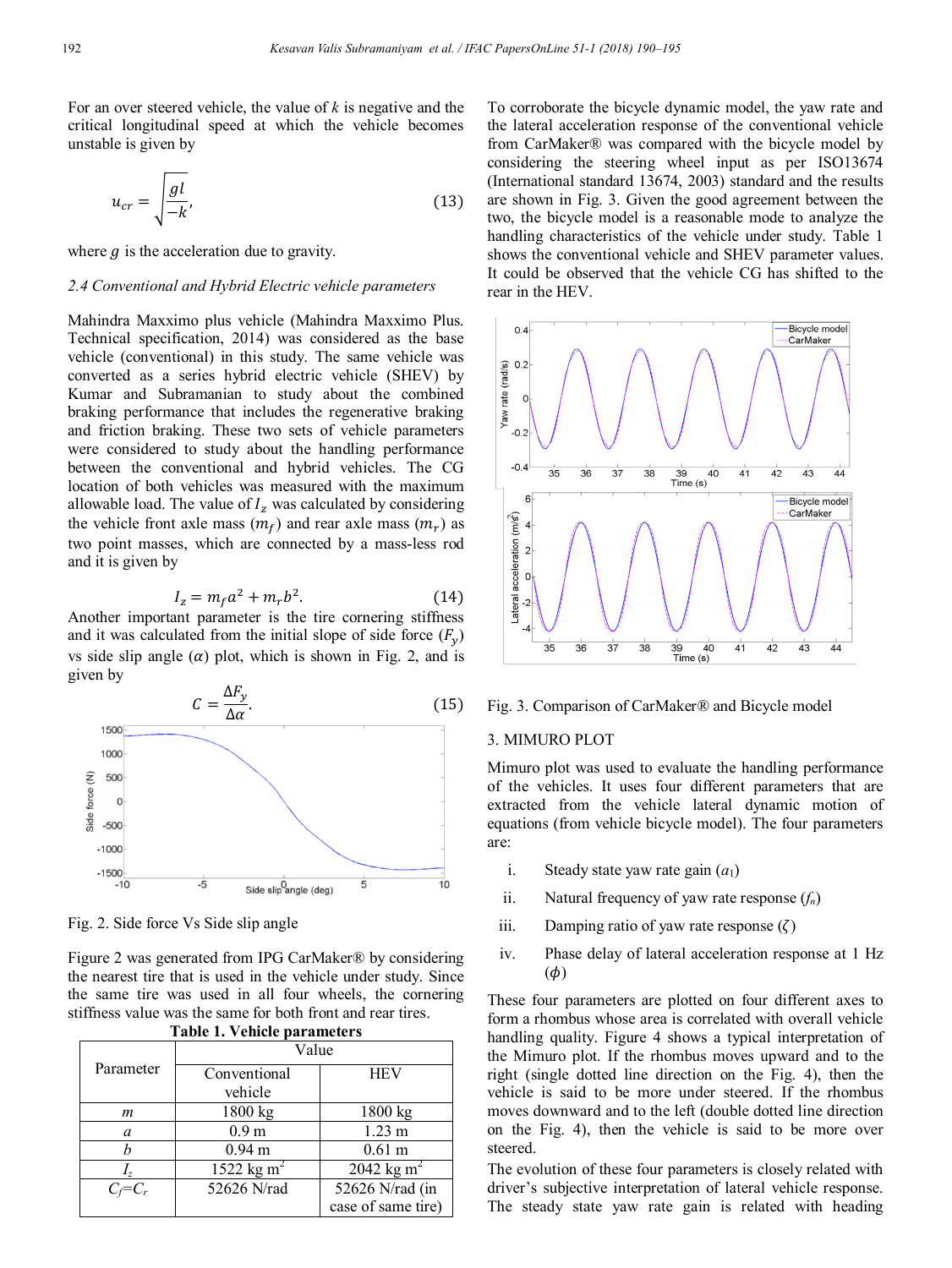easiness; natural frequency of yaw velocity is related with heading responsiveness, damping ratio of yaw velocity is related with directional damping and phase delay at 1 Hz of lateral acceleration related with following controllability (Mimuro et al., 1990).



#### Fig. 4. Mimuro plot

#### *3.1 Base vehicle Mimuro plot*

For the base vehicle parameters, under steer coefficient was calculated using (12) and it gives a positive value. Hence, the vehicle is under steered and its cornering response is stable. By considering different longitudinal speeds, the Mimuro plots are plotted as shown in Fig. 5. From Fig. 5, it can be observed that as longitudinal speed increases, the vehicle has a tendency to become over steered. As speed of the vehicle increases, natural frequency of yaw rate and damping ratio of yaw rate decrease. These physically signifies a decrease in heading responsiveness and directional damping of the vehicle respectively. The steady state yaw rate gain increases as speed increases, which signifies improvement in the vehicle heading easiness. The phase delay of lateral acceleration at 1 Hz increases as speed increases, which signifies a decrease in the following controllability .



Fig. 5. Base vehicle Mimuro plot

## *3.2 SHEV Mimuro plot*

A HEV is driven by two energy sources namely ICE and electrical motor. HEVs can be divided into different architecture depending on the connection between these two energy sources (Shen et al., 2011)**.** The different architectures are as follows:

• Series: An Internal Combustion (IC) engine is used to charge the battery and an electrical motor alone is used to drive the vehicle.

• Parallel: Both IC engine and electrical motor will drive the vehicle together.

 Series-parallel: It can be operated like series or parallel depending on the requirement.

The base vehicle was converted as SHEV by locating the electric motor and battery near to the rear axle. Now, for the same cornering stiffness value with the new CG location, the under steer coefficient was calculated and it was found to be negative. Hence, the converted SHEV is in over steered condition (Fig. 6) and the corresponding critical speed of the vehicle is 12.6 m/s. Since this is relatively a lower value of critical speed, it is necessary to adjust the cornering stiffness value to get the same cornering performance as the base vehicle.



Fig. 6. Base vehicle SHEV Mimuro plot comparison

## 4. IMPACT OF HYBRID ELECTRIC POWER TRAIN

HEVs additionally use electric motor and batteries as compared to conventional vehicles whose size depends the type of HEV architecture. These additional components change the load distribution between the front and rear axles and the yaw moment of inertia. The changes in these parameter affect the vehicle's lateral dynamics and its stability. It is possible to improve the handling performance and vehicle stability close to that of conventional vehicle by tuning the under steer coefficient that depends on the adjustable parameters (CG location and cornering stiffness). Hence, a corresponding analysis has been carried out.

# *4.1 Adjusting cornering stiffness for a fixed CG location*

To analyze the under steer coefficient variation with respect to CG location, CG location from the front axle was varied from 0.4 m to 1.4 m in steps of 0.02 m and the under steer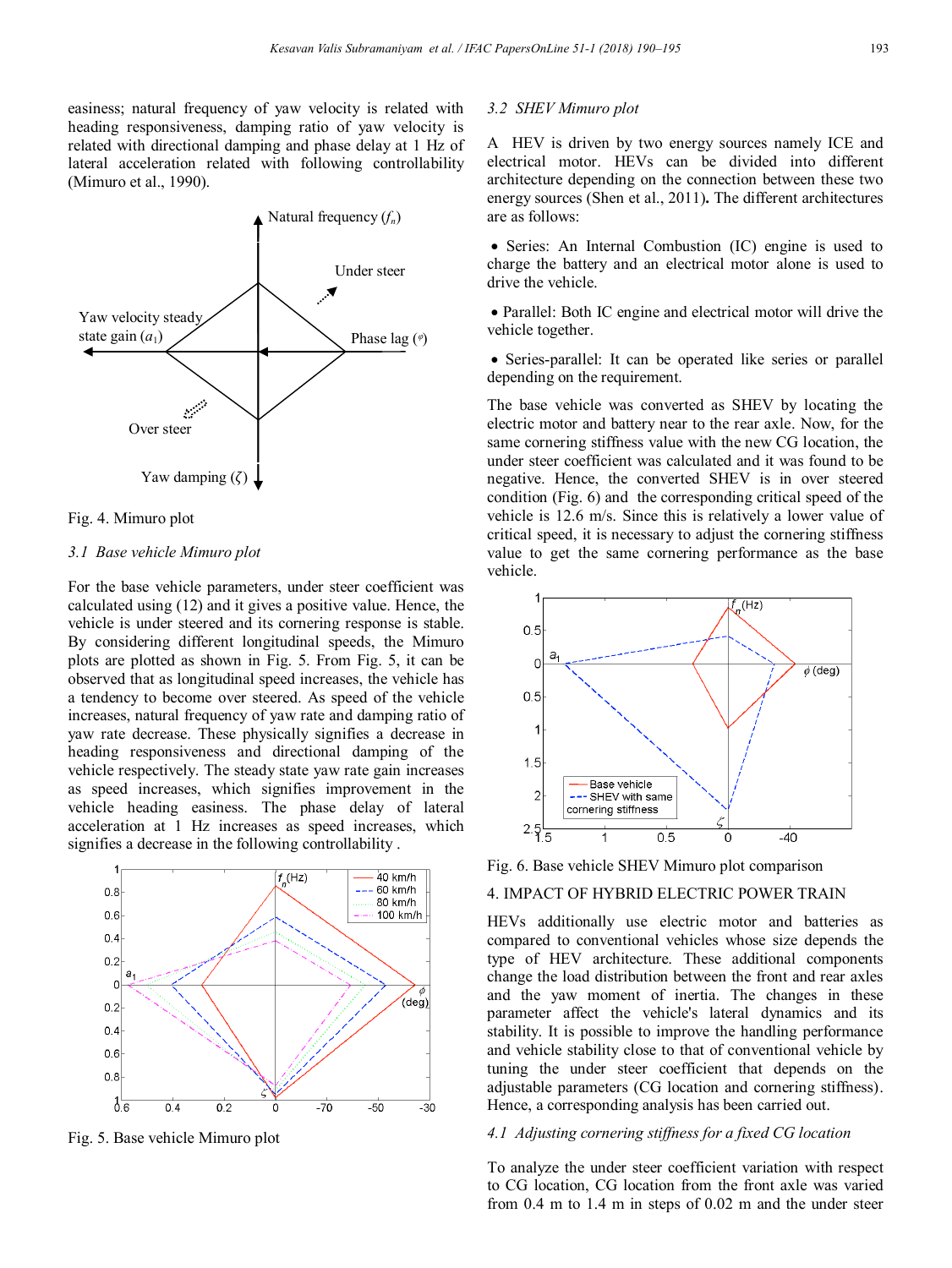coefficient was calculated. Figure 7 shows the variation of under steer coefficient value with respect to *a*. When the CG location from the front axle is increased, the under steer coefficient value decreases linearly. The sign of under steer coefficient changes at a particular position of CG location and the corresponding critical speed of the vehicle is 49.74 m/s. Figure 8 shows that the critical speed decreases exponentially as the CG location is moved further closer to the rear axle from this position.



Fig. 7. Under steer coefficient vs CG location from front axle (*a*)



Fig. 8. Critical speed with respect to distance from CG location to front axle (*a*)

The Mimuro plot of a base vehicle, with different values of *a* (increasing order) is shown in Fig. 9 and it was observed that the vehicle is becoming more over steered when the CG location is moving towards rear axle of the vehicle.



Fig. 9. Mimuro plot for increasing value of *a*

Considering  $a_1$  and  $b_1$  as the distance from CG to front and rear axle of the hybrid vehicle respectively, the cornering stiffness values that can yield the same understeer coefficient as that of the base vehicle can be calculated as

$$
C_{f1} = \frac{b_1}{\left[\frac{a_1}{C_r} + \frac{kl}{w}\right]},
$$
\n(16)

$$
C_{r1} = \frac{a_1}{\left[\frac{b_1}{C_f} - \frac{kl}{w}\right]}.
$$
 (17)

Equation (16) provides the new front tire cornering stiffness value by keeping the same rear tire cornering stiffness for a new CG location and (17) provides the new rear tire cornering stiffness value by keeping the same front tire cornering stiffness for a new CG location.

### *4.2 Adjusting both CG location and cornering stiffness*

There is a possibility of changing both CG location and the cornering stiffness to achieve same base vehicle characteristics such that the ratio of  $\frac{b}{c_f}$  and/or the ratio of  $\frac{c}{c}$ are controlled. Equation (12) can be written as

$$
k = \frac{w}{l} \left[ \frac{b}{C_f} - \frac{a}{C_r} \right],\tag{18}
$$

$$
k = \frac{w}{l} [r_1 - r_2],
$$
 (19)

where  $r_1 = \frac{b}{c_f}$  and  $r_2 = \frac{a}{c_r}$ .

Let the percentage of movement of CG location with respect to wheelbase be  $x$ . Then, the new CG location is given by

$$
a_1 = a \pm x_1,\tag{20}
$$

and

$$
b_1 = b \pm x_1,\tag{21}
$$

where  $x_1 = l \frac{1}{100}$ . The new under steer coefficient is given by

$$
k_{new} = \frac{w}{l} \left[ \frac{b_1}{C_{f,new}} - \frac{a_1}{C_{r,new}} \right],
$$
 (22)

$$
k_{new} = \frac{w}{l} [r_{1,new} - r_{2,new}],
$$
 (23)

where  $r_{1,new} = \frac{v_1}{c_{f,new}}$  and  $r_{2,new} = \frac{u_1}{c_{r,new}}$ . To get the same value of under steer coefficient, one possible way is to maintain the same values of  $r_{1,new}$  and  $r_{2,new}$  as that of the base vehicle.

This yields

$$
C_{f,new} = \left(\frac{b_1}{b}\right) C_f, \tag{24}
$$

and

$$
C_{r,new} = \left(\frac{a_1}{a}\right) C_r. \tag{25}
$$

By considering the SHEV's CG location and *u*=11.11 m/s (since the critical speed for the corresponding CG location is 12.6 m/s), all the above possible cases are used to calculate the cornering stiffness values and the Mimuro plot was drawn